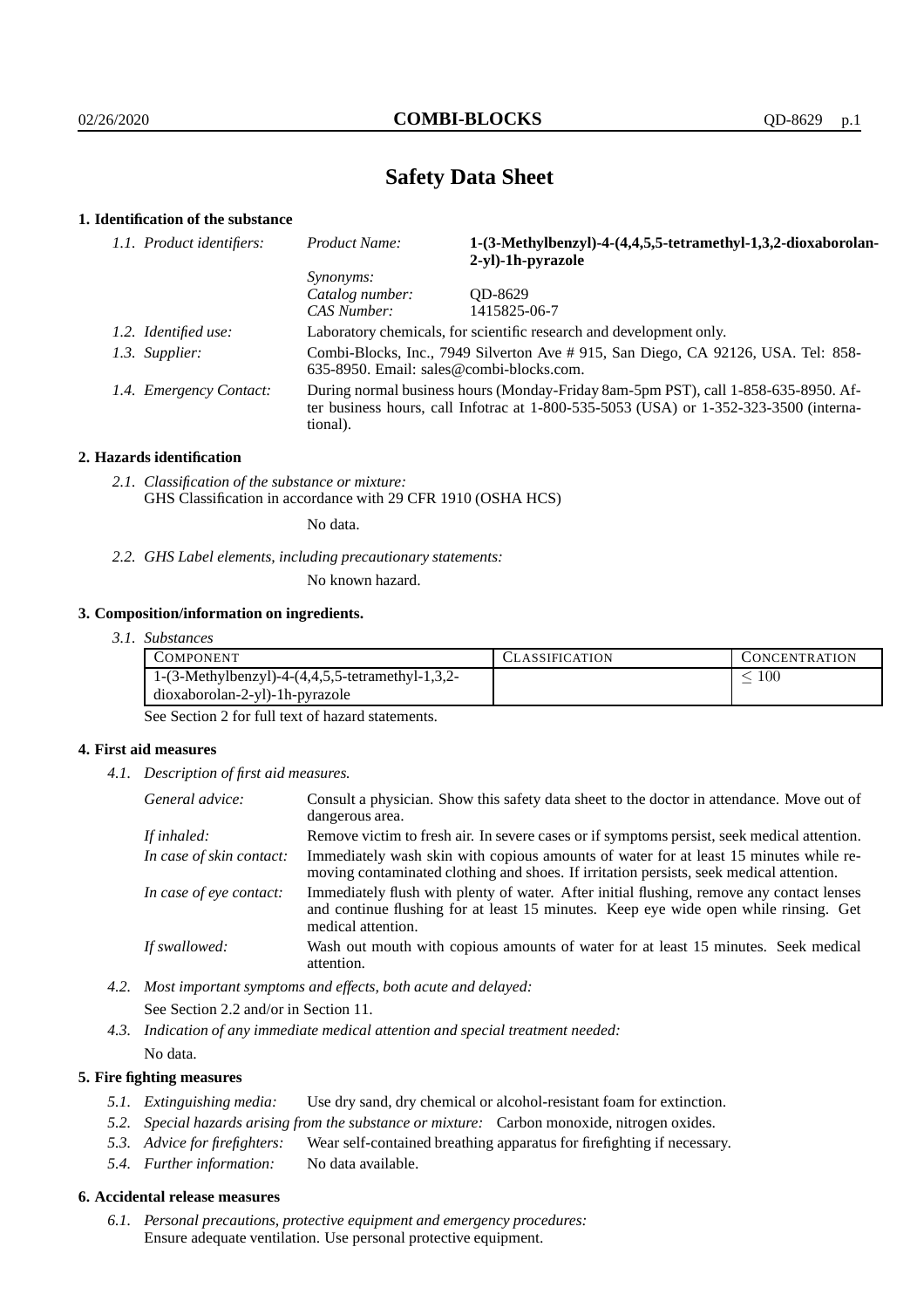|                                                                                | 6.2. Environmental precautions:                                                                                                                                                                                                                                    |                                                                                                                                                                                        |  |  |  |
|--------------------------------------------------------------------------------|--------------------------------------------------------------------------------------------------------------------------------------------------------------------------------------------------------------------------------------------------------------------|----------------------------------------------------------------------------------------------------------------------------------------------------------------------------------------|--|--|--|
|                                                                                | Should not be released into the environment. See Section 12 for additional ecological information.                                                                                                                                                                 |                                                                                                                                                                                        |  |  |  |
|                                                                                | 6.3. Methods and materials for containment and cleaning up:                                                                                                                                                                                                        |                                                                                                                                                                                        |  |  |  |
| Sweep up or vacuum up spillage and collect in suitable container for disposal. |                                                                                                                                                                                                                                                                    |                                                                                                                                                                                        |  |  |  |
|                                                                                | 6.4. Reference to other sections:                                                                                                                                                                                                                                  |                                                                                                                                                                                        |  |  |  |
|                                                                                |                                                                                                                                                                                                                                                                    | Refer to protective measures listed in Sections 8 and 13.                                                                                                                              |  |  |  |
|                                                                                | 7. Handling and storage                                                                                                                                                                                                                                            |                                                                                                                                                                                        |  |  |  |
|                                                                                | 7.1. Precautions for safe handling: Avoid contact with skin and eyes. Avoid inhalation of vapour or mist. Keep away<br>from sources of ignition - No smoking. Take measures to prevent the build up of electro-<br>static charge. For precautions see section 2.2. |                                                                                                                                                                                        |  |  |  |
|                                                                                | 7.2. Conditions for safe storage, including any incompatibilities: Store refrigerated. Keep container tightly closed in<br>a dry and well-ventilated place. Containers which are opened must be carefully resealed<br>and kept upright to prevent leakage.         |                                                                                                                                                                                        |  |  |  |
|                                                                                | 7.3. Specific end use(s):                                                                                                                                                                                                                                          | Laboratory chemicals, for scientific research and development only.                                                                                                                    |  |  |  |
|                                                                                | 8. Exposure Controls / Personal protection                                                                                                                                                                                                                         |                                                                                                                                                                                        |  |  |  |
|                                                                                | 8.1. Control parameters:                                                                                                                                                                                                                                           |                                                                                                                                                                                        |  |  |  |
|                                                                                | Components with workplace control parameters: Contains no substances with occupational exposure limit values.                                                                                                                                                      |                                                                                                                                                                                        |  |  |  |
|                                                                                | 8.2. Exposure controls:                                                                                                                                                                                                                                            |                                                                                                                                                                                        |  |  |  |
|                                                                                |                                                                                                                                                                                                                                                                    | Appropriate engineering controls: Ensure that eyewash stations and safety showers are close to the workstation<br>location. Ensure adequate ventilation, especially in confined areas. |  |  |  |
|                                                                                | Personal protective equipment:                                                                                                                                                                                                                                     |                                                                                                                                                                                        |  |  |  |
|                                                                                | Eye/face protection:                                                                                                                                                                                                                                               | Wear appropriate protective eyeglasses or chemical safety goggles as described by OSHA's<br>eye and face protection regulations in 29 CFR 1910.133 or European Standard EN166.         |  |  |  |
|                                                                                | Skin protection:                                                                                                                                                                                                                                                   | Handle with gloves. Gloves must be inspected prior to use. Use proper glove removal<br>technique (without touching glove's outer surface) to avoid skin contact with this product.     |  |  |  |

# **8. Exposure Controls / Personal protection**

| Eye/face protection:               | Wear appropriate protective eyeglasses or chemical safety goggles as described by OSHA's<br>eye and face protection regulations in 29 CFR 1910.133 or European Standard EN166.                                                                                                                                         |                                                                                                                                                                                                                                                      |  |
|------------------------------------|------------------------------------------------------------------------------------------------------------------------------------------------------------------------------------------------------------------------------------------------------------------------------------------------------------------------|------------------------------------------------------------------------------------------------------------------------------------------------------------------------------------------------------------------------------------------------------|--|
| Skin protection:                   | Handle with gloves. Gloves must be inspected prior to use. Use proper glove removal<br>technique (without touching glove's outer surface) to avoid skin contact with this product.<br>Dispose of contaminated gloves after use in accordance with applicable laws and good<br>laboratory practices. Wash and dry hands |                                                                                                                                                                                                                                                      |  |
| <b>Body Protection:</b>            |                                                                                                                                                                                                                                                                                                                        | Complete suit protecting against chemicals, Flame retardant antistatic protective clothing.,<br>The type of protective equipment must be selected according to the concentration and<br>amount of the dangerous substance at the specific workplace. |  |
| Respiratory protection:            |                                                                                                                                                                                                                                                                                                                        |                                                                                                                                                                                                                                                      |  |
| Control of environmental exposure: | drains.                                                                                                                                                                                                                                                                                                                | Prevent further leakage or spillage if safe to do so. Do not let product enter                                                                                                                                                                       |  |

# **9. Physical and chemical properties**

*9.1. Information on basic physical and chemical properties*

| (a)                        | Appearance:                                   | No data  |
|----------------------------|-----------------------------------------------|----------|
| (b)                        | Odour:                                        | No data  |
| (c)                        | Odour Threshold:                              | No data  |
| (d)                        | $pH$ :                                        | No data  |
| (e)                        | Melting point/freezing point:                 | No date. |
| (f)                        | Initial boiling point and boiling range:      | No data  |
| (g)                        | Flash point:                                  | No data  |
| (h)                        | Evaporatoin rate:                             | No data  |
| (i)                        | Flammability (solid, gas):                    | No data  |
| (j)                        | Upper/lower flammability or explosive limits: | No data  |
| (k)                        | Vapour pressure:                              | No data  |
| $\left( \mathrm{l}\right)$ | Vapour density:                               | No data  |
| (m)                        | Relative density:                             | No data  |
| (n)                        | Water solubility:                             | No data  |
| $\rm (o)$                  | Partition coefficient: n-octanol/water:       | No data  |
| (p)                        | Auto-ignition:                                | No data  |
| (q)                        | Decomposition temperature:                    | No data  |
| (r)                        | Viscosity:                                    | No data  |
| (s)                        | Explosive properties:                         | No data  |
| (t)                        | Oxidizing properties:                         | No data  |